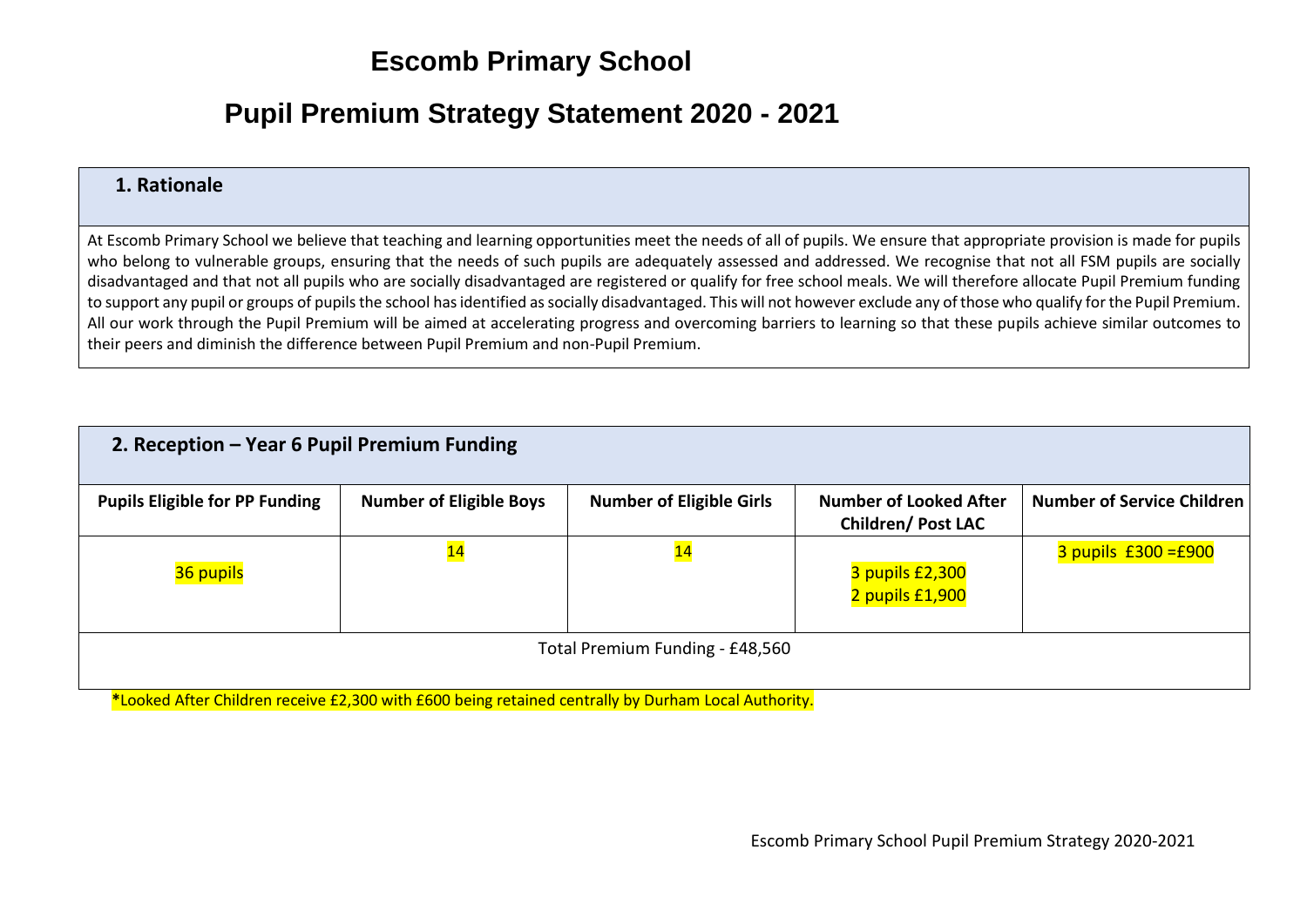| 3. Pupil Premium Summary Information |         |                                  |                 |  |  |  |
|--------------------------------------|---------|----------------------------------|-----------------|--|--|--|
| <b>Total Number of Pupils</b>        | 195     | <b>Number of Pupils Eligible</b> | <mark>36</mark> |  |  |  |
| <b>Total Pupil Premium Budget</b>    | £52,760 | % of Pupils Eligible             | 18%             |  |  |  |

| 4. 2019 PP Outcomes                     |                           |                         |                              |                              |                           |               |                      |                              |
|-----------------------------------------|---------------------------|-------------------------|------------------------------|------------------------------|---------------------------|---------------|----------------------|------------------------------|
| <b>EYFS:</b>                            |                           |                         |                              |                              |                           |               |                      |                              |
| <b>GLD</b>                              | <b>School FSM</b><br>2019 | <b>NA Other</b><br>2019 | <b>School</b><br><b>Diff</b> | <b>National Diff</b><br>2019 |                           |               |                      |                              |
| $(1$ child)                             | 0%                        | 75%                     |                              |                              |                           |               |                      |                              |
| <b>KS1:</b>                             |                           |                         |                              |                              |                           |               |                      |                              |
| <b>Phonics:</b>                         | <b>School FSM</b><br>2019 | <b>NA Other</b><br>2019 | <b>School</b><br><b>Diff</b> | <b>National Diff</b><br>2019 |                           |               |                      |                              |
| (3 children)                            | 100%                      | 84%                     | $\%$                         | %                            |                           |               |                      |                              |
|                                         |                           |                         | <b>EXPECTED STANDARD</b>     |                              |                           |               | <b>GREATER DEPTH</b> |                              |
| Year 2: (1 child)                       | <b>School FSM</b><br>2019 | <b>NA Other</b><br>2019 | <b>School</b><br><b>Diff</b> | <b>National Diff</b><br>2019 | <b>School FSM</b><br>2019 | NA Other 2019 | <b>School Diff</b>   | <b>National Diff</b><br>2019 |
| Reading                                 | 100%                      | 78%                     |                              |                              | 0%                        | 28%           |                      |                              |
| Writing                                 | 100%                      | 73%                     |                              |                              | 100%                      | 17%           |                      |                              |
| Maths                                   | 100%                      | 79%                     |                              |                              | 100%                      | 24%           |                      |                              |
| <b>KS2:</b><br><b>EXPECTED STANDARD</b> |                           |                         |                              |                              | <b>GREATER DEPTH</b>      |               |                      |                              |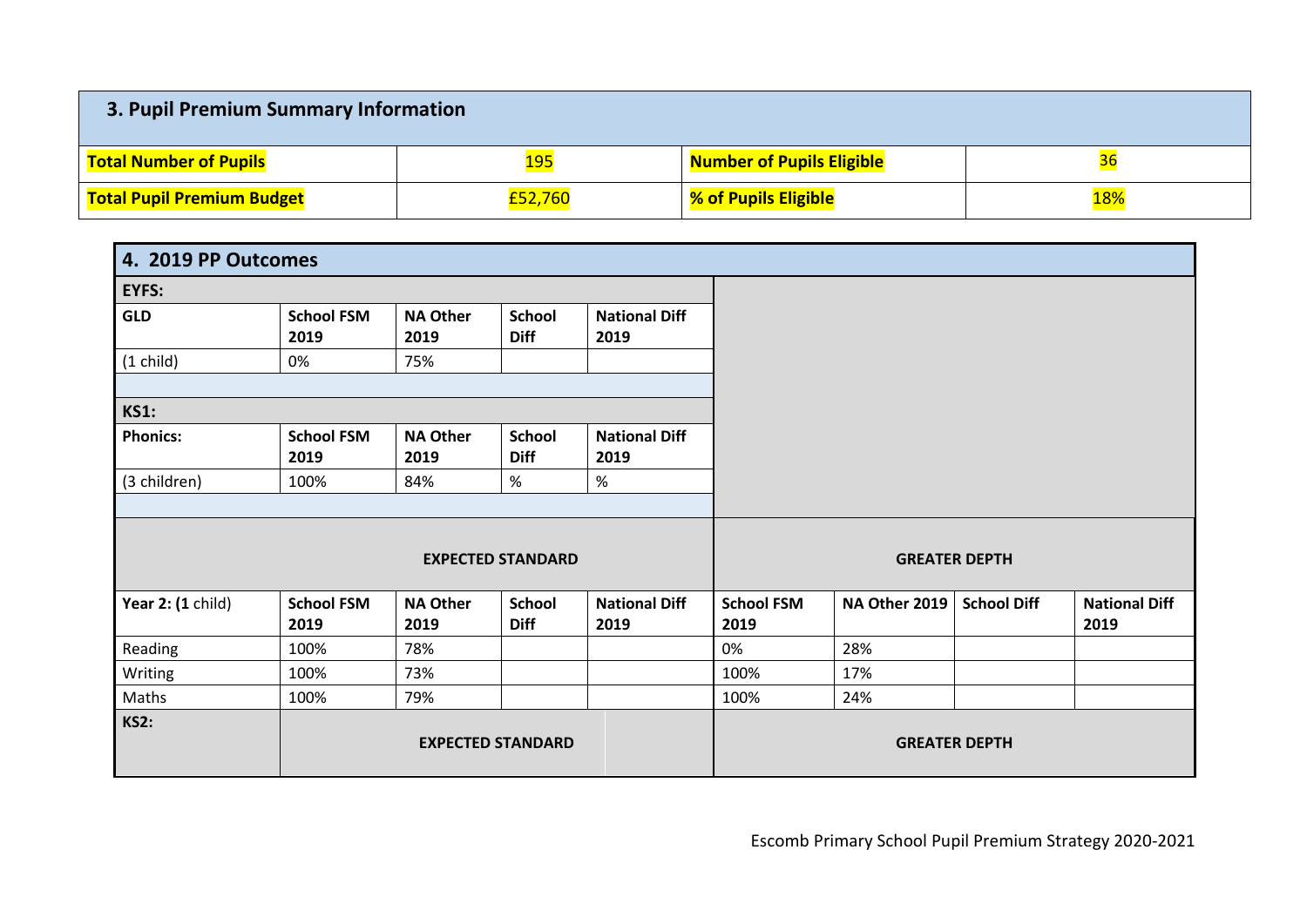| (8 children) | <b>School FSM</b><br>2019 | <b>NA Other</b><br>2019 | <b>School Diff</b> | <b>National Diff</b><br>2019 | <b>School FSM</b><br>2019 | <b>NA Other 2019</b> | <b>School Diff</b> | <b>National Diff</b><br>2019 |
|--------------|---------------------------|-------------------------|--------------------|------------------------------|---------------------------|----------------------|--------------------|------------------------------|
| Reading      | 88%                       | 78%                     |                    |                              | 50                        | 31%                  |                    |                              |
| Writing      | 75                        | 83%                     |                    |                              | 13                        | 24%                  |                    |                              |
| Maths        | 63                        | 83%                     |                    |                              |                           | 31%                  |                    |                              |
| <b>GPS</b>   | 75%                       | 83%                     |                    |                              | 25                        | 40%                  |                    |                              |
| RWM combined | 63                        | 71%                     |                    |                              |                           | 13%                  |                    |                              |

| <b>KS2 VA Progress (PP)</b> |                 |               |                    |                           |  |  |
|-----------------------------|-----------------|---------------|--------------------|---------------------------|--|--|
| Ave. VA                     | School FSM 2019 | NA Other 2019 | <b>School Diff</b> | <b>National Diff 2019</b> |  |  |
| Reading                     | 3.9             | 0.3           |                    |                           |  |  |
| Writing                     | $-0.8$          | 0.3           |                    |                           |  |  |
| Maths                       | $-2.6$          | 0.3           |                    |                           |  |  |

|   | <b>5. Internal Barriers to Future Attainment</b>                                                                                |                                                                                        |  |  |  |  |  |
|---|---------------------------------------------------------------------------------------------------------------------------------|----------------------------------------------------------------------------------------|--|--|--|--|--|
|   | <b>In-school barriers</b>                                                                                                       | <b>Desired Outcomes</b>                                                                |  |  |  |  |  |
| A | Pupils eligible for PP in EYFS make less progress in CCL & Reading<br>and Writing than non-pupil premium.                       | Higher rates of progress across school for pupils eligible for PP.                     |  |  |  |  |  |
| В | Attainment at key stage 1 is lower for PP than for non PP and<br>progress is slower.                                            | Higher rates of progress across school for pupils eligible for PP.                     |  |  |  |  |  |
| C | Attainment & Progress rates for children eligible for PP in Year 6<br>are lower than that of their peers for writing and maths. | Increased rates of progress for PP pupils in Maths & writing across<br>KS <sub>2</sub> |  |  |  |  |  |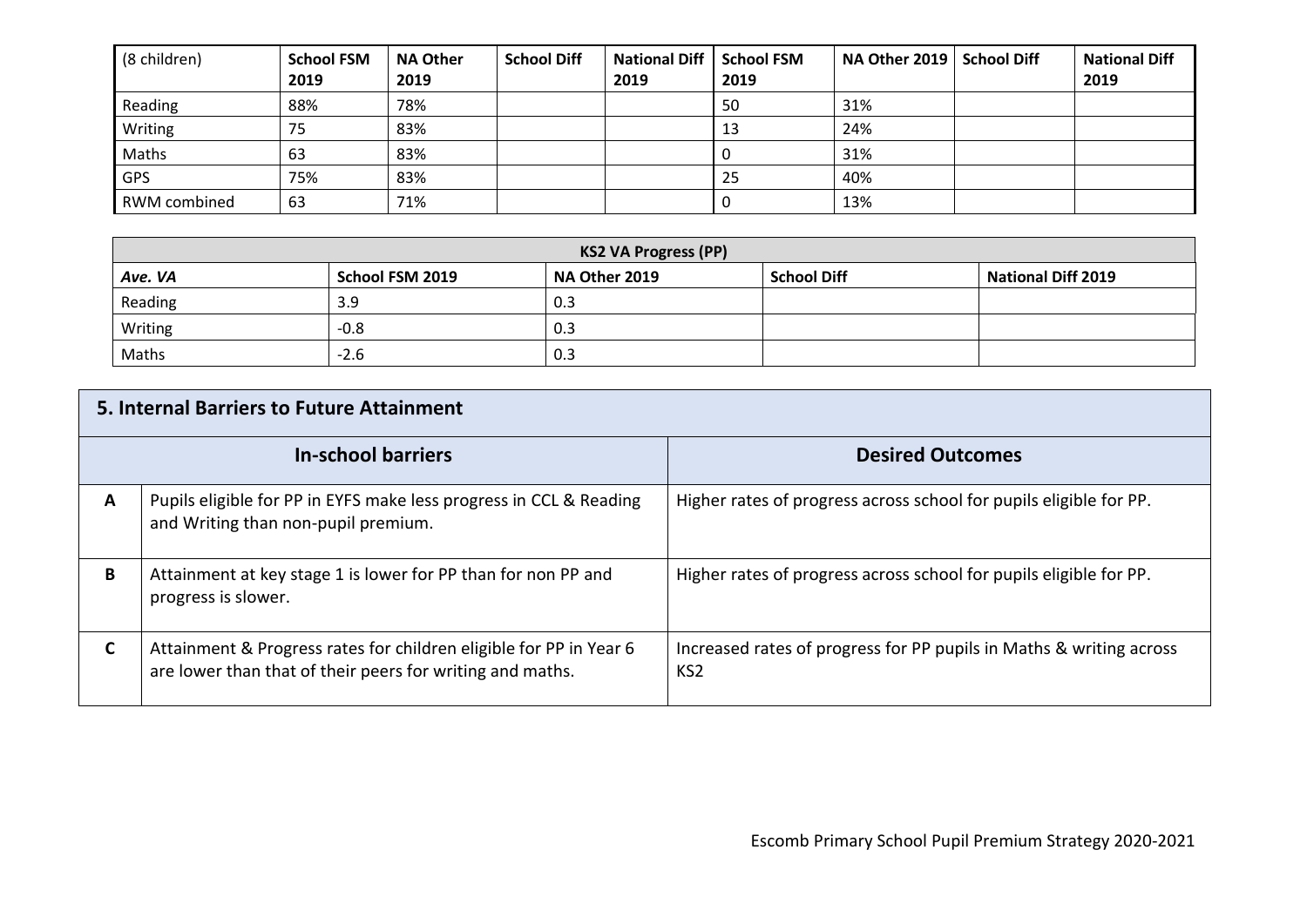|    | 6. External Barriers to Future Attainment (issues which also require action outside school, e.g. low attendance rates)                                                                                                                                                                                                           |                                                                                                                                                                                  |  |  |  |  |  |
|----|----------------------------------------------------------------------------------------------------------------------------------------------------------------------------------------------------------------------------------------------------------------------------------------------------------------------------------|----------------------------------------------------------------------------------------------------------------------------------------------------------------------------------|--|--|--|--|--|
|    | <b>Barriers</b>                                                                                                                                                                                                                                                                                                                  | <b>Desired Outcomes</b>                                                                                                                                                          |  |  |  |  |  |
| D  | Low attendance rates for some children in receipt of PP impacts on<br>their learning.                                                                                                                                                                                                                                            | Increased attendance rates.                                                                                                                                                      |  |  |  |  |  |
| E. | Less engagement/support with homework<br>Lack of support with early reading for younger children at<br>home.<br>Some children in receipt of pupil premium may have not accessed much<br>home learning during the school closure period along with low<br>attendance rates for some PP children including high persistent absence | Increased engagement with parents to support homework and<br>reading.                                                                                                            |  |  |  |  |  |
| F. | Vocabulary poor households mean children do not have the vocabulary<br>to express themselves and to be effective readers and learners.                                                                                                                                                                                           | Improved vocabulary for PP pupils                                                                                                                                                |  |  |  |  |  |
| G  | The range of enrichment opportunities for pupils eligible for PP is<br>lower in comparison with their peers due to money constraints at<br>home.                                                                                                                                                                                 | Pupils eligible for PP are able to access the same or similar<br>enrichment experiences as their peers; which will raise their self<br>esteem, confidence and academic progress. |  |  |  |  |  |
| н  | Emotional resilience of pupils eligible for pupil premium is low<br>when compared to their peers. This can affect their ability to<br>concentrate on academic activities, especially when working with<br>others or when tasks are challenging.                                                                                  | Improve emotional resilience for pupils eligible for PP through<br>support and intervention programmes targeting learning behaviours<br>and resilience.                          |  |  |  |  |  |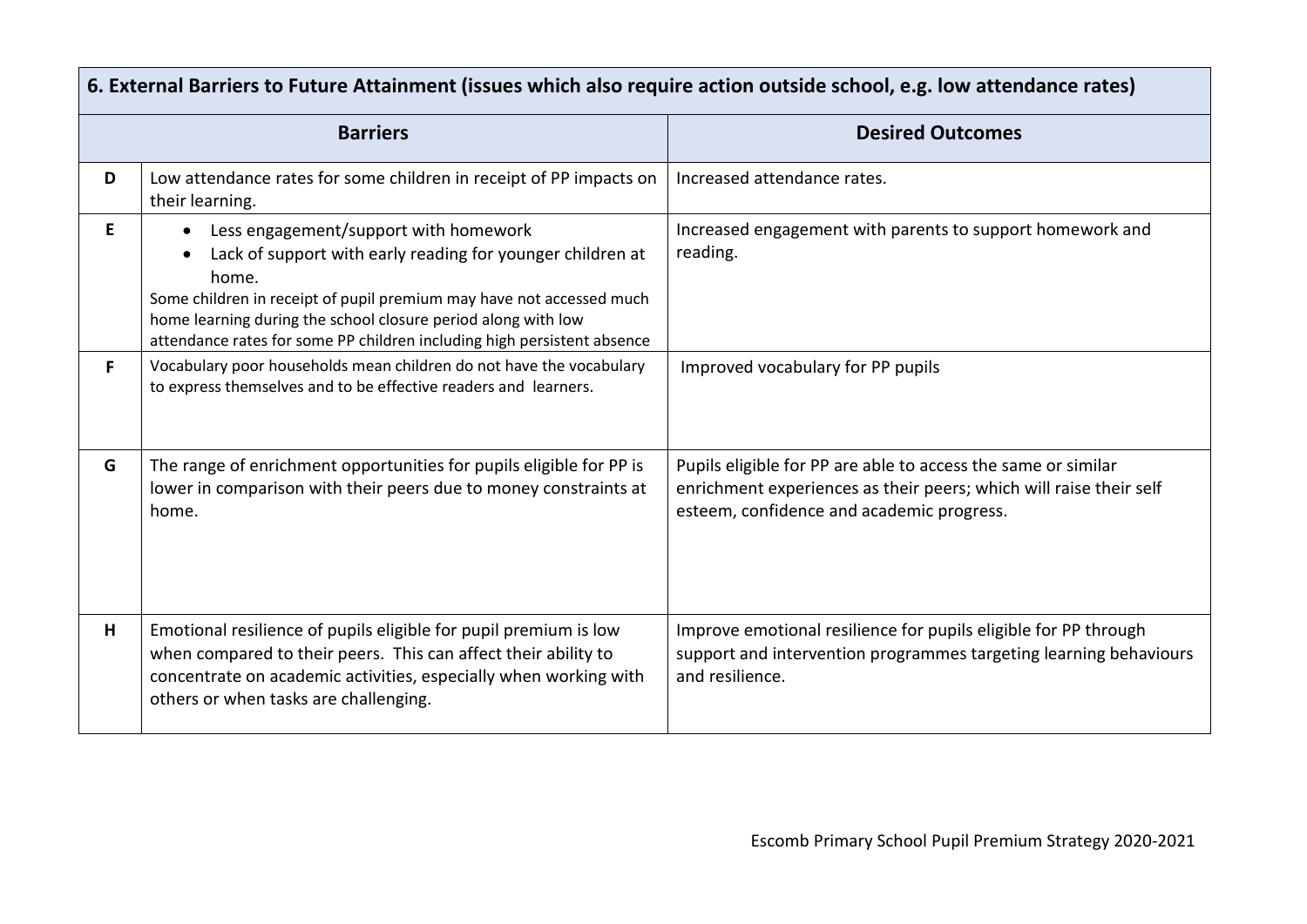|   | 7. Pupil Premium Planned<br><b>Expenditure</b>                                                                        |                                                                                                                                                                                                                                                                                                                                                                      |                                                                           |                                                             |                                                                                                                                                                                                                                                                     |  |  |  |  |
|---|-----------------------------------------------------------------------------------------------------------------------|----------------------------------------------------------------------------------------------------------------------------------------------------------------------------------------------------------------------------------------------------------------------------------------------------------------------------------------------------------------------|---------------------------------------------------------------------------|-------------------------------------------------------------|---------------------------------------------------------------------------------------------------------------------------------------------------------------------------------------------------------------------------------------------------------------------|--|--|--|--|
|   | <b>TARGET/OUTCOME</b><br>(What?)                                                                                      | <b>Actions</b><br>(How?)                                                                                                                                                                                                                                                                                                                                             | Rationale<br>(Why?)                                                       | Cost                                                        | Impact<br>(Autumn, Spring, Summer)                                                                                                                                                                                                                                  |  |  |  |  |
| A | Improve outcomes for PP children in<br>EYFS - reading and writing Consistent<br>approach to RWInc across EYFS and KS1 | Read Write Inc<br>$\bullet$<br>Training for all new<br>staff<br>2 x In -House<br>$\bullet$<br>Development Days<br>from Read Write<br>Inc Consultant to<br>continuously<br>develop & improve<br>teaching of phonics<br>Reading Leader to<br>attend training.<br>Fortnightly<br>$\bullet$<br>sessions with all<br>staff delivering<br>RWInc to<br>continually upskill. | Improved teacher<br>knowledge and<br>skills impacts<br>positively on QFT. | Cost:<br>Training:£1,500<br>On line<br>subscription<br>£525 | Targeted support for PP<br>children in Autumn term 1-1<br>RWInc improved progress.<br>During Lockdown, access to on-<br>line RWInc lessons provided<br>good support.<br>Summer Term pupils re-<br>assessed for baseline and<br>grouped accordingly for catch<br>up. |  |  |  |  |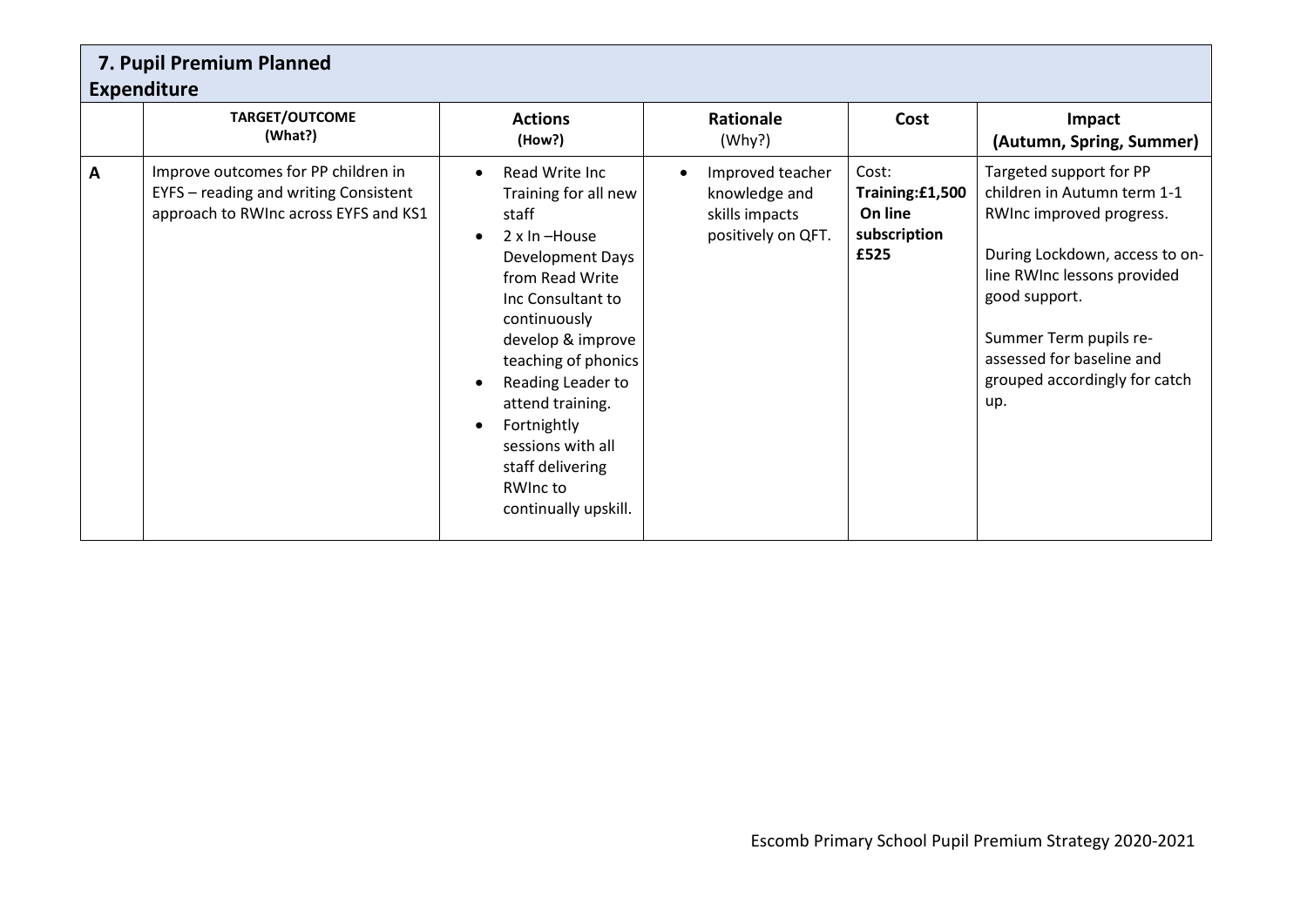| B           | Improve attainment in reading and<br>writing across key stage 1. | Additional TA to<br>$\bullet$<br>support RWInc<br>programme<br>Daily phonics<br>$\bullet$<br>sessions across<br>year 1& 2<br>Regular<br>$\bullet$<br>assessments to<br>monitor progress.                                                                                                                                                                                            | EEF evidence suggests that<br>TAs can have a positive<br>impact on academic<br>achievement where Tas<br>support individuals or small<br>groups.<br>In our school we use TAs for<br>specific support and this<br>impacts positively on              | Costs:<br>TA costs£12,000<br>Resources costs:<br>£2,300                                                                                                                                                               |                                                                                                                                                                                       |
|-------------|------------------------------------------------------------------|-------------------------------------------------------------------------------------------------------------------------------------------------------------------------------------------------------------------------------------------------------------------------------------------------------------------------------------------------------------------------------------|----------------------------------------------------------------------------------------------------------------------------------------------------------------------------------------------------------------------------------------------------|-----------------------------------------------------------------------------------------------------------------------------------------------------------------------------------------------------------------------|---------------------------------------------------------------------------------------------------------------------------------------------------------------------------------------|
|             |                                                                  | 1-1 phonics<br>$\bullet$<br>tutoring                                                                                                                                                                                                                                                                                                                                                | outcomes.                                                                                                                                                                                                                                          |                                                                                                                                                                                                                       |                                                                                                                                                                                       |
| $\mathbf c$ | Improve outcomes<br>for children eligible for PP in KS2.         | Additional support to<br>provide tailored<br>interventions provided by<br>TA on a daily basis and<br>additional teacher 3<br>mornings per week.<br>Interventions are related<br>to:<br>- Reciprocal Reading<br>-improving written<br>responses to<br>comprehension and range<br>of vocabulary understood<br>and used.<br>- maths mastery approach<br><b>Headstart Comprehension</b> | EEF evidence suggests that<br>TAs can have a positive<br>impact on academic<br>achievement where Tas<br>support individuals or small<br>groups.<br>In our school we use TAs for<br>specific support and this<br>impacts positively on<br>outcomes. | Cost:<br>TA £ 23,00<br>Teacher: £300<br>per week $x 26 =$<br>£7800<br>Reciprocal<br>reading<br>training: £250<br><b>RWinc Spelling:</b><br>£2192<br><b>Power Maths</b><br>resources:<br>Timestables<br>Rockstars £158 | All interventions in place from<br>September 2020<br>Due to COVID Pandemic 2020,<br>school was closed from 20 <sup>th</sup><br>March 2020 therefore,<br>impossible to measure impact. |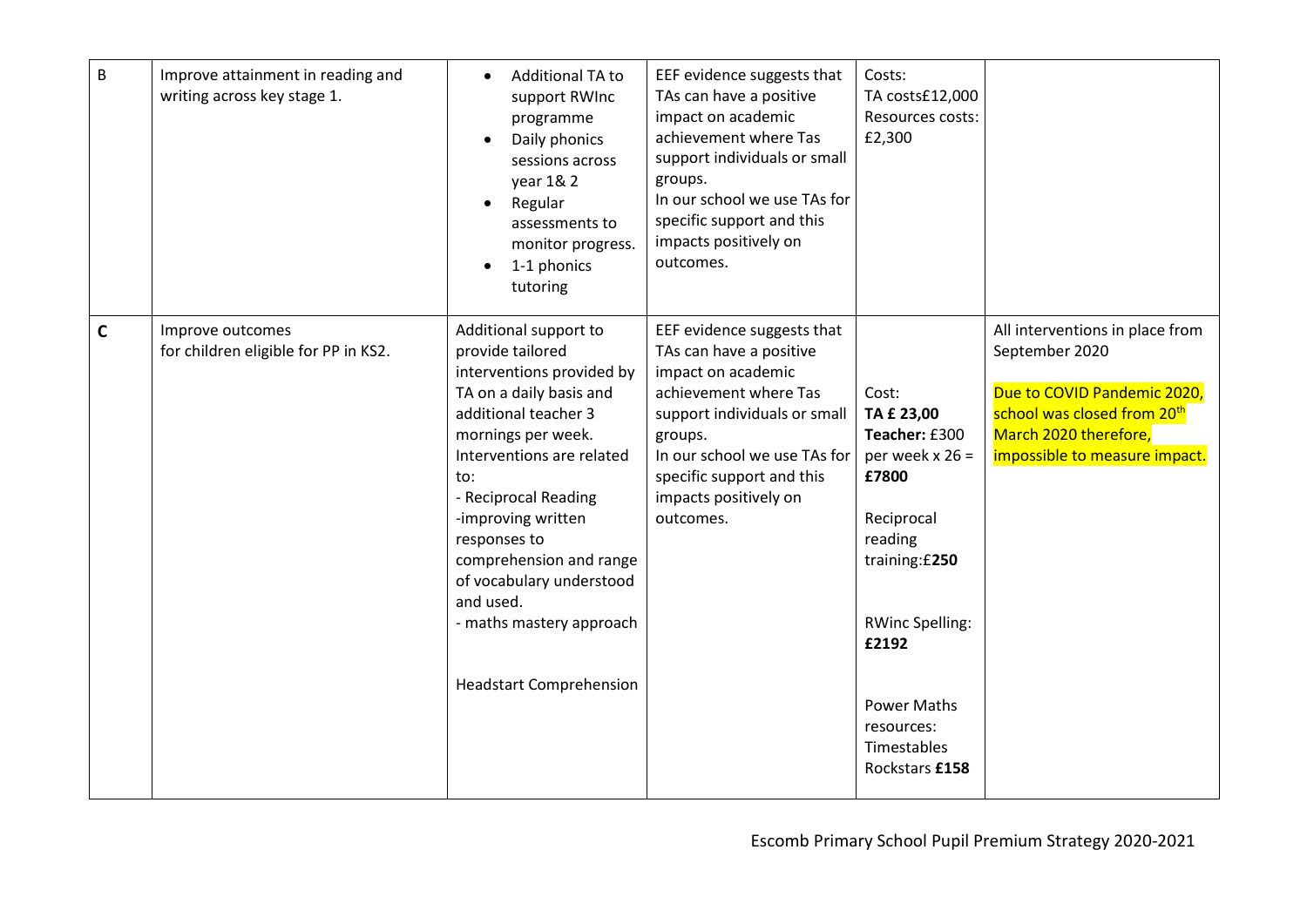| D | Improve attendance for PP<br>children                                 | Robust system for monitoring<br>attendance, incentives and<br>support for families.                                                                                                                                                                                                                                                                                                                                                                 |                                                                                                                                                                               | Annual<br>safeguarding<br>training<br>£290                                                                                      | PP attendance                                                                                                                                                                               |
|---|-----------------------------------------------------------------------|-----------------------------------------------------------------------------------------------------------------------------------------------------------------------------------------------------------------------------------------------------------------------------------------------------------------------------------------------------------------------------------------------------------------------------------------------------|-------------------------------------------------------------------------------------------------------------------------------------------------------------------------------|---------------------------------------------------------------------------------------------------------------------------------|---------------------------------------------------------------------------------------------------------------------------------------------------------------------------------------------|
| E | Increased engagement with parents to<br>support homework and reading. | New reading materials<br>$\bullet$<br>for all classes.<br>Book club (start with<br>$\bullet$<br>year 6 as trial)<br>Enrichment<br>activities/opportunities<br>planned for in school<br>e.g. author visits<br>Theatre visits<br>Reading workshops in<br>school for parents<br>Reading 'Café' -<br>$\bullet$<br>inviting parents into<br>school to read with<br>children.<br>DLRS boxes - fiction &<br>$\bullet$<br>non-fiction and related<br>to LC. | <b>EEF Teaching &amp; Learning</b><br>Toolkit:Parental<br>Engagement.<br><b>Wider Strategies:</b><br>Supporting parents &<br>carers(EEF COVID19<br>Support guide for schools) | Cost:<br>Reading books for<br>all classes:<br>£1,216<br><b>DLRS SLA:</b><br>£3,040<br><b>Purple Mash</b><br>subscription: £1200 | Engagement in reading<br>at home better than<br>summer term.<br>of<br>planned<br>Some<br>initiatives did not take<br>place due to COVID<br>restrictions.<br>Regular contact with<br>parents |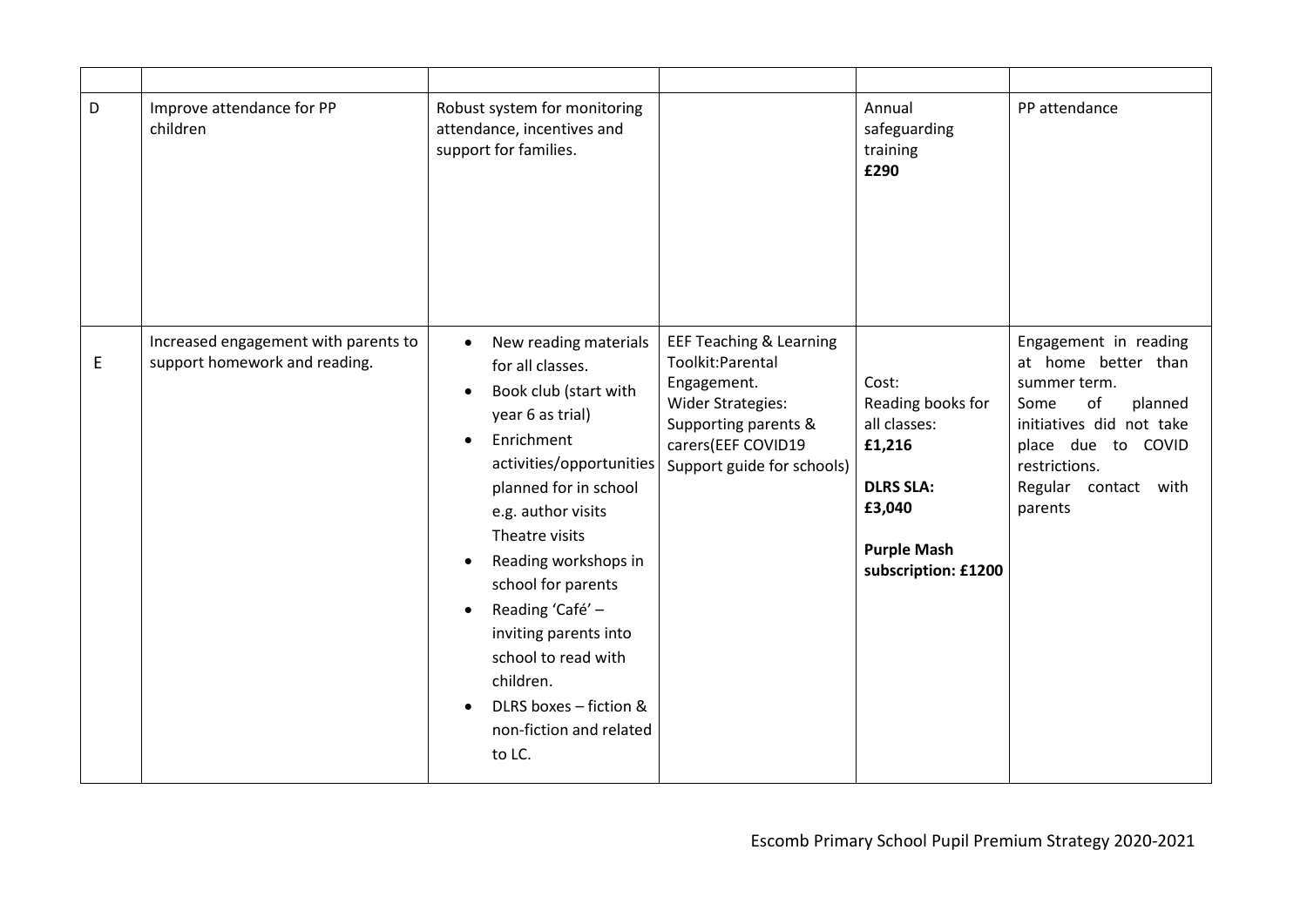| $\mathsf F$ | Ensure funding is used to promote the          | All classes offered      |                     | Autumn:                     |
|-------------|------------------------------------------------|--------------------------|---------------------|-----------------------------|
|             | equality of opportunity and provide a          | curriculum enrichment    |                     | No after school clubs or    |
|             | range of enrichment activities to all PP       | activities,: theatre     |                     | Breakfast club due to       |
|             | children.                                      | companies, class         | Termly allocation   | COVID and operating as      |
|             |                                                | workshops relating to LC | for clubs:          | bubbles.                    |
|             |                                                | curriculum.              | £ 250               | Access to on-line theatre   |
|             |                                                |                          |                     | performances to support     |
|             | Ensure PP children are offered financial       | Subsidise peripatetic    | Termly allocation   | pupil well-being 7 to offer |
|             | support for trips and visits, as well as after | music tuition            | for                 | enrichment.                 |
|             | school clubs and opportunities such as         |                          | b.club subsidy:     |                             |
|             | competitions                                   | Support for after school | £250                |                             |
|             |                                                | clubs                    |                     |                             |
|             |                                                |                          | Termly allocation   |                             |
|             |                                                | Support for year 6       | for trips           |                             |
|             |                                                | residential visit:       | £250                |                             |
|             |                                                |                          | Year 6 residential: |                             |
|             |                                                | B/Club subsidy:          | £250                |                             |
|             |                                                |                          |                     |                             |
|             |                                                |                          |                     |                             |
|             |                                                |                          |                     |                             |
|             |                                                |                          |                     |                             |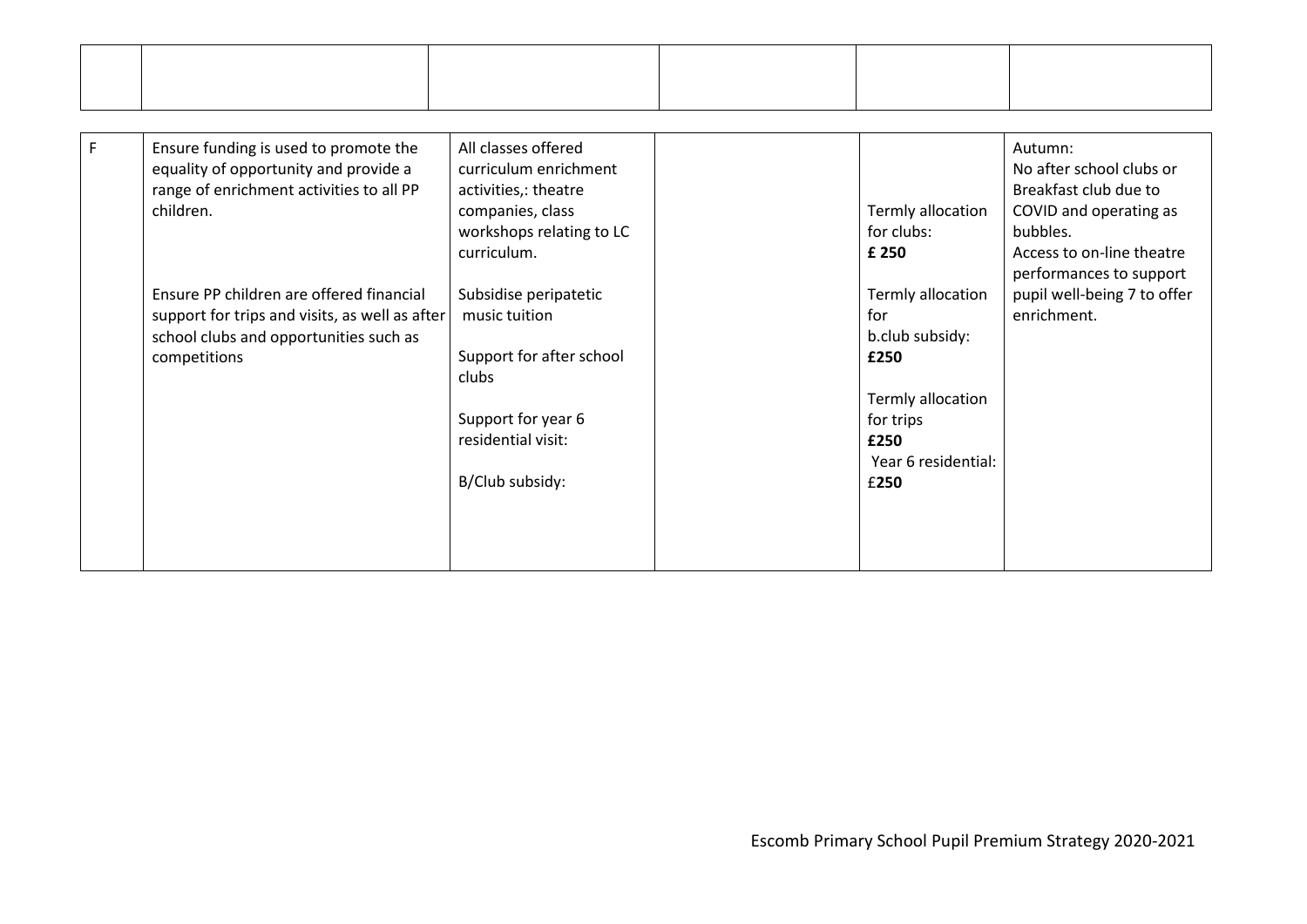| G | Improve emotional resilience for PP<br>children | Drawing & Talking<br>Lego Therapy | <b>EEF Teaching &amp; Learning</b><br>Toolkit | Cost:<br>£ 500 | Evidence stored in<br>individual logs to show<br>the positive impact on<br>emotional resilience for<br>individuals. |
|---|-------------------------------------------------|-----------------------------------|-----------------------------------------------|----------------|---------------------------------------------------------------------------------------------------------------------|
|   |                                                 |                                   |                                               |                |                                                                                                                     |

| 8. Budget Summary |                                                                |         |  |  |  |
|-------------------|----------------------------------------------------------------|---------|--|--|--|
|                   | <b>Desired Outcome</b>                                         | Cost    |  |  |  |
| A                 | Improve outcomes for PP children in EYFS - reading and writing | £2,025  |  |  |  |
| B                 | Improve attainment in reading and writing across key stage 1.  | £14,300 |  |  |  |
|                   | Improve outcomes for children eligible for PP in Year 6        | £33,400 |  |  |  |